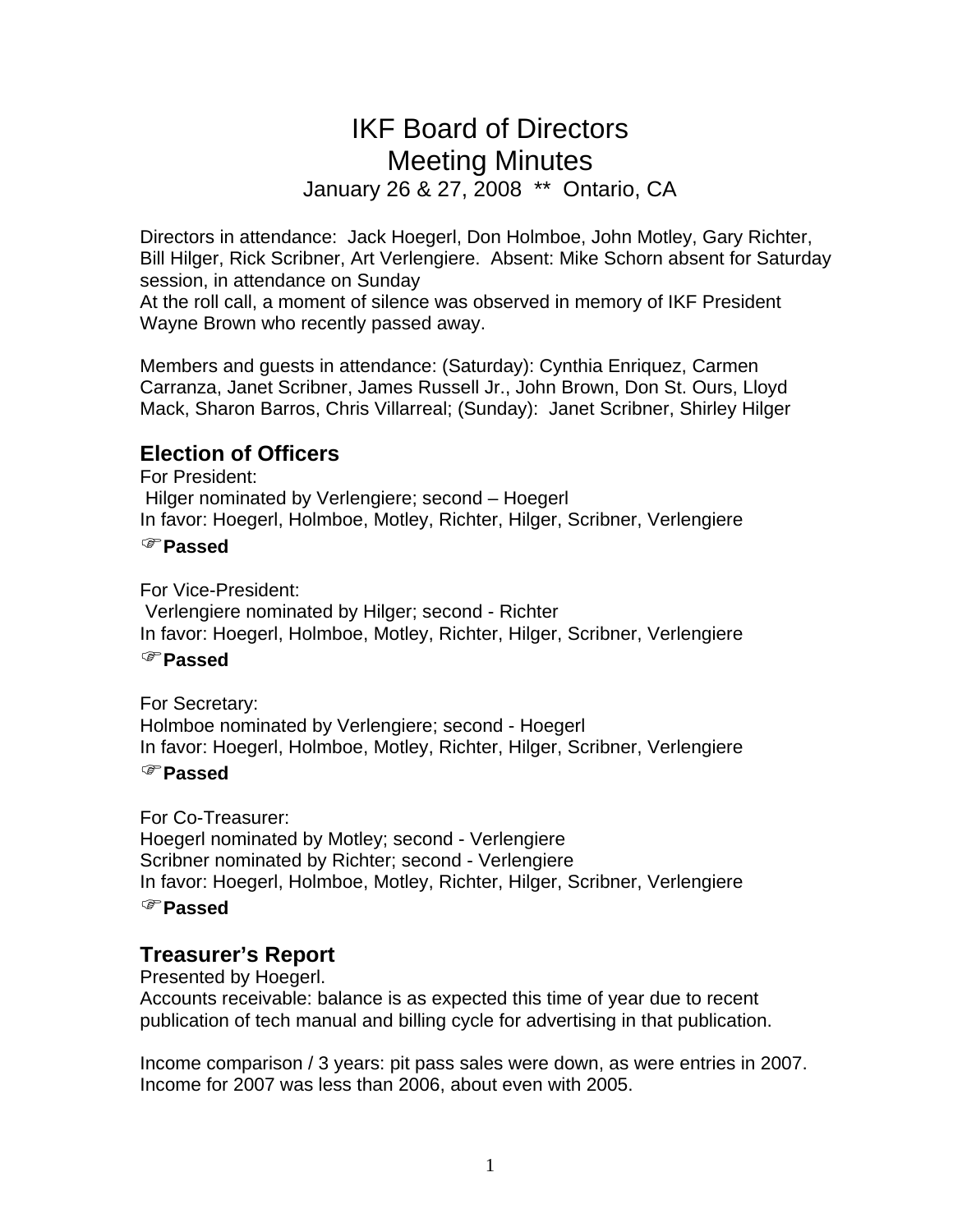Review of expenses, including bad debt and periodic purchases. 2007 net income less than in 2006, higher than 2005. IKF did show a profit in 2007.

Balance Sheet: Hoegerl reported money was added to the reserve account in 2007; this account could be accessed if IKF had a financially negative year.

## **Donation Made in Memory of Wayne Brown**

Hilger announced that IKF has made a donation to the American Heart Association in memory of Wayne Brown.

## **2007 Top 5 Tracks / Pit Pass Sales**

Hilger read list of tracks, acknowledged that they will have their sanctioning fees waived for 2008.

### **2009 Grandnational Bids**

Board reviewed bids for the 2009 Grandnational bids; these bidders will have opportunity to present at the Spring meeting, with voting to follow.

#### 2-Cycle Sprint

Portland Karting Assoc @ McMinnville Raceway, McMinnville, OR Shasta Kart Club @ Shasta Kart Track, Redding, CA\* Northern Nevada Kart Club @ Desert Park Raceway, Reno, NV

4-Cycle Sprint:

Shasta Kart Club @ Shasta Kart Track, Redding, CA\* Santa Maria Karting Assoc @ Santa Maria Kart Track, Santa Maria, CA

#### 2-Cycle Speedway / Speedway Midget

Albuquerque Spdwy Karting @ Harvey Caplin Memorial Spdwy, Albuquerque, NM Huron Kart Club @ Rolling Thunder Speedway, Huron, SD\*\*

4-Cycle Speedway

David / Carrie Snyder @ I-20 Speedway, Winona, TX Huron Kart Club @ Rolling Thunder Speedway, Huron, SD

Road Race

Reno-Fernley Track @ Fernley, NV\*\*\*

\* Wishes to combine 2-Cycle Sprint & 4-Cycle Sprint Grandnational

\*\*Wishes to combine the 2-Cycle Speedway & 4-Cycle Speedway Grandnational \*\*\*No questionnaire has been submitted by this track as of January 25, '08. IKF office has contacted them with no response; Richter will call his contact with this track. Discussion re: possibility of Portland hosting the event. Also discussed IKF hosting the event, or opening the bids until the April meeting.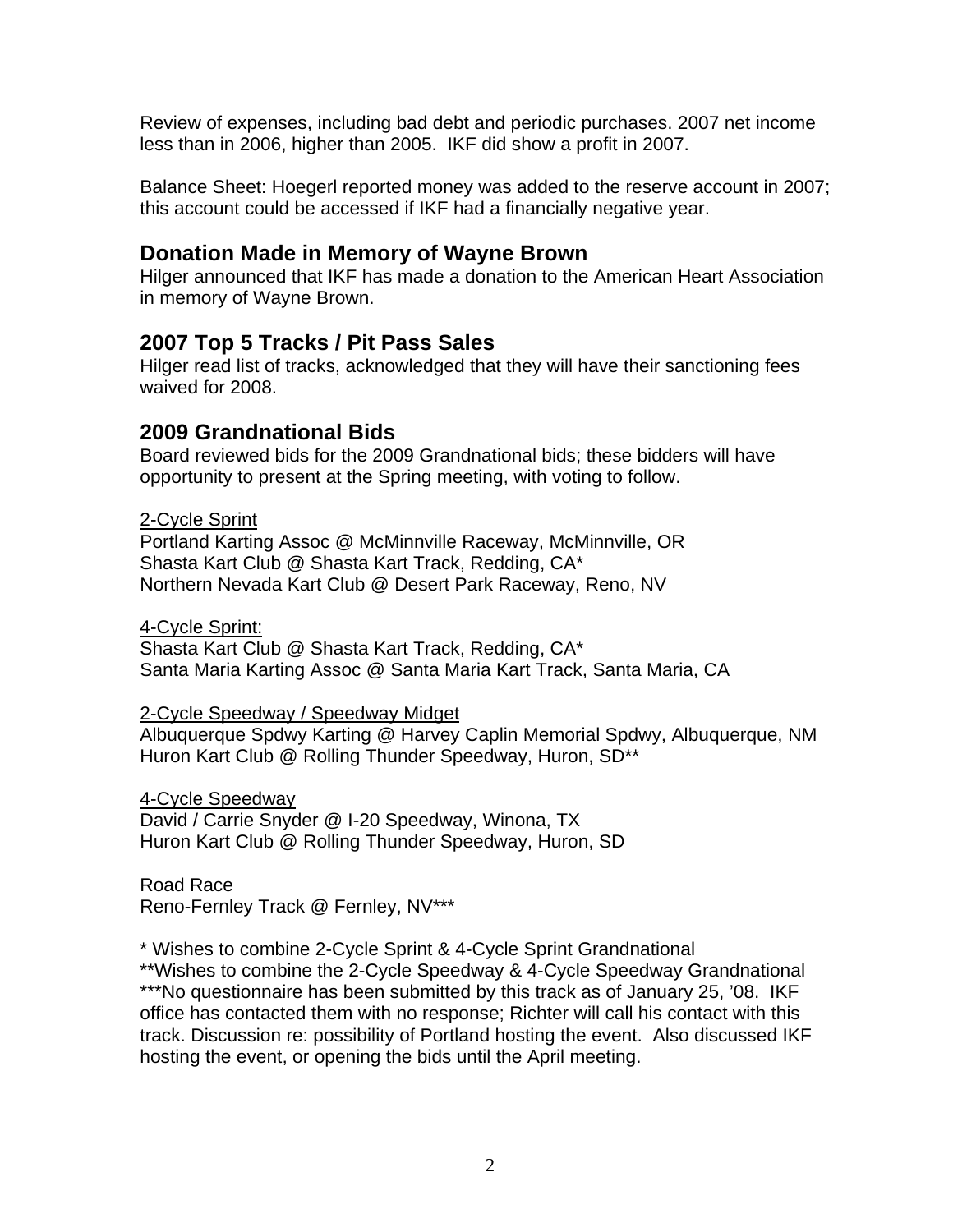Discussion re: rotation system outlined in the tech manual. St. Ours asked Board to consider the current economy (ability for competitors to travel distances, etc.) and how strictly they adhere to the system when considering 2009 Grandnational sites. St. Ours proposed a system to give entry fee discount for those who travel more than 200 miles to an event.

Holmboe suggested that others use a system similar to one they use in his area: drivers "buddy up" and put karts / equipment all in one trailer to transport, with each driver contributing money to pay for transportation.

### **2008 Grandnational Personnel**

**4-Cycle Speedway** @ Rolling Thunder Speedway, Huron, SD July 7-11 Tech Director: Chuck Sloggett Director in Charge: Bill Hilger

**Road Race** @ Portland International Raceway, Portland, OR July 15-18 Tech Director: tabled Director in Charge: Rick Scribner

**2-Cycle Sprint** @ Santa Maria Kart Track July 30-August 3 Tech Director: John Motley Director in Charge: Gary Richter

**2-Cycle Speedway / Speedway Midget** @ Delaware Speedway July 28-August 1 Tech Director: Jack Hoegerl Director in Charge: Mike Schorn

**4-Cycle Sprint** @ McMinnville Raceway July 1-4 Tech Director: Terry Nash Director in Charge: Don Holmboe

101.3.4.6 Allows a Grandnational host to drop a National class from the program based on entries in their area. Discussion that Santa Maria has dropped IAME Cup, a class which is heavily participated in Region 11; some competitors from Region 11 are not attending the 2008 Grandnationals because this class is not on the schedule at this event. IAME Cup was not a National class when schedule for 2008 Grandnational schedule was approved by the BOD.

Verlengiere contacted Santa Maria re: addition of IAME Cup to the schedule, and the class will be added to the Grandnational schedule.

Verlengiere noted that Kid Kart Class as listed on Sprint Grandnational schedule is not within parameters of IKF Kid Kart class; this will be resolved prior to the event.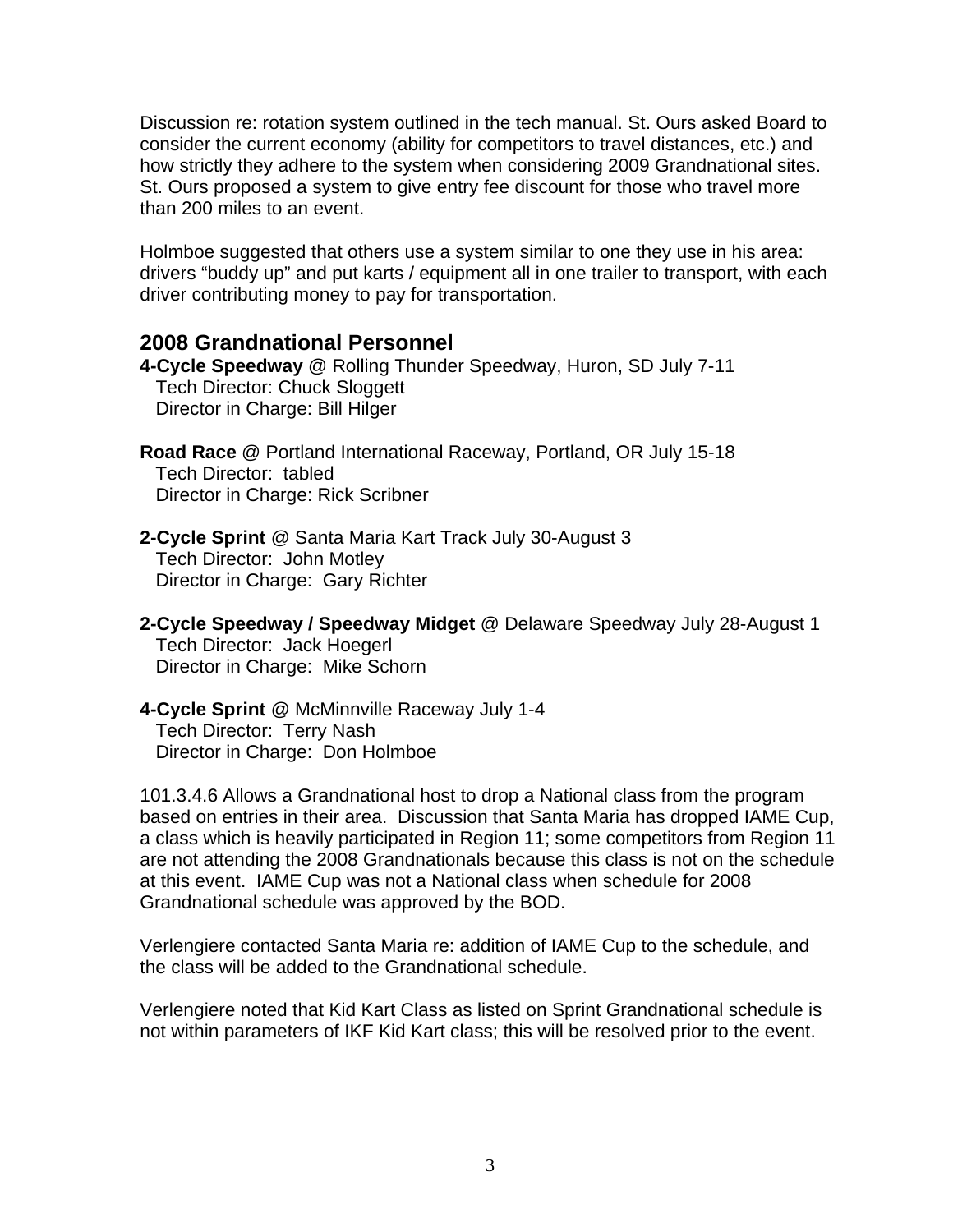## **Director Appointment**

Letters of recommendation will be accepted by the IKF office thru February 8, 2008 to fill the open position of Director Brown. The appointment will be for a 1 year term. John Brown expressed interest in being appointed to this position, and shared his thoughts about the current state of kart racing.

## **IAME Cup Challenge**

Proposal by Jim Russell Jr.: Russell Karting will provide for the winner of IAME Cup class at the race of IKF BOD's choice, an all expenses paid entry to the IAME International Challenge (approx. \$10,000 package). Verlengiere thanked Russell for "putting back" into IKF and its membership for support of the IAME program. Motion by Motley to have this awarded to the winner of the IAME Cup class at the Grandnationals in Santa Maria in 2008; second – Verlengiere In Favor: Hoegerl, Holmboe, Motley, Richter, Scribner, Verlengiere

#### )**Passed**

Question re: if winner declines opportunity, who will receive the opportunity? Russell said this has not been discussed.

## **Director Issues**

#### **Motley**

Re: "Green" Karting, i.e. converting to an unleaded or ethanol fuel program. Many racing organizations are switching to unleaded fuels due to health issues. Motley presented letter from Alan Hillier making the case for the conversion. Motley also reviewed the history of why leaded fuels were initially used in karting, noting that the classes dependent on leaded fuels no longer exist.

Lloyd Mack reported that unleaded fuels are being successfully used in karting.

Russell reported his experience is that in the lower compression motors, and with today's better oils, there is not an issue in using unleaded gasoline. Pump gas with ethanol does attack carb diaphragms, etc. It is a bigger issue with the higher compression engines.

Motion by Scribner: IKF recommends that all clubs, as soon as possible, convert to an unleaded fuel program. Second – Holmboe

In favor: Hoegerl, Holmboe, Motley, Richter, Hilger, Scribner, Verlengiere

#### )**Passed**

Motion by Verlengiere to mandate use of unleaded fuel for IKF events, effective June 1, 2008. Second – Motley. In favor: Motley, Verlengiere Opposed: Hoegerl, Holmboe, Richter, Scribner )**Failed**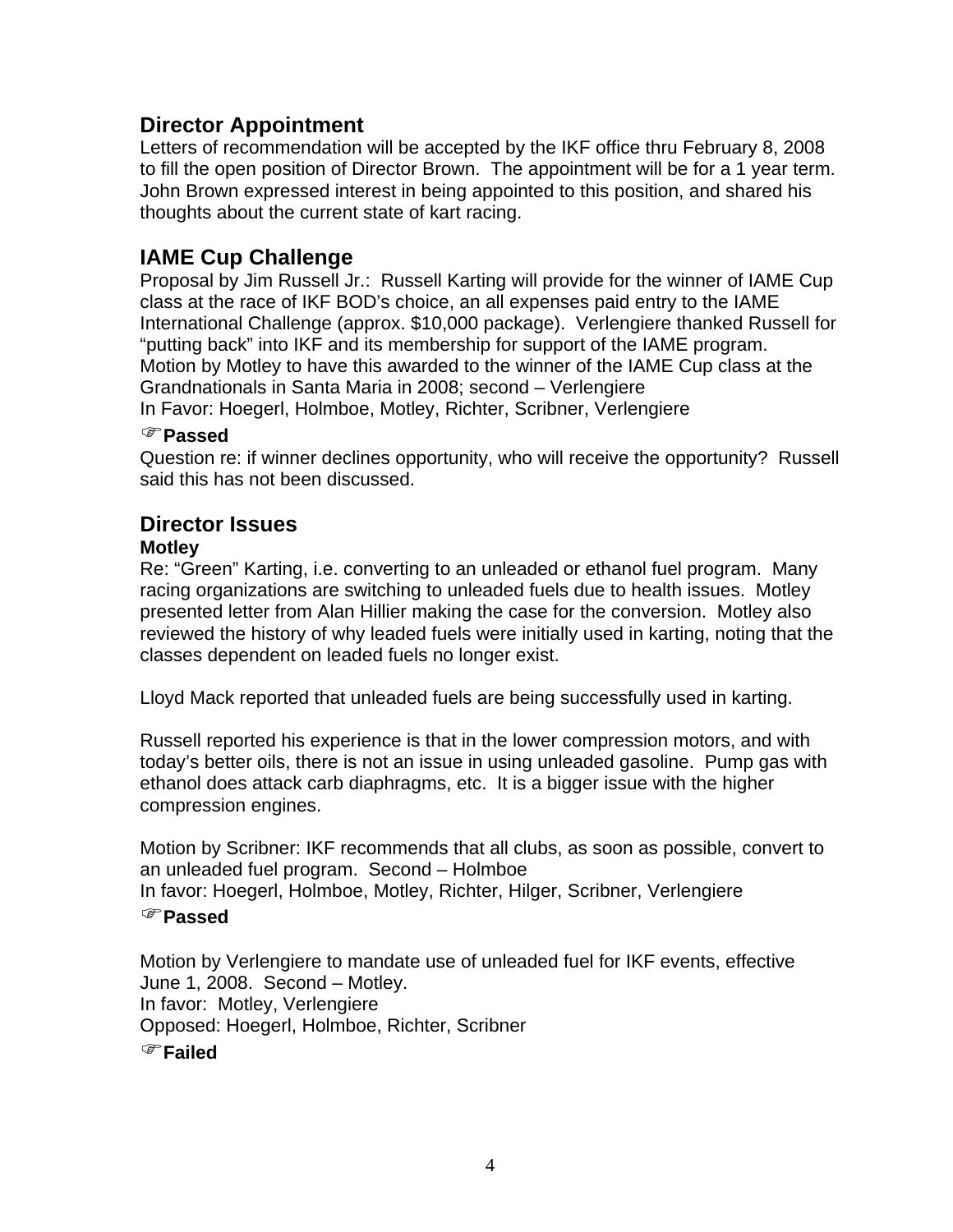Motion by Scribner to mandate use of unleaded fuel for IKF events, effective January 1, 2009. Second – Holmboe In favor: Hoegerl, Holmboe, Richter, Scribner Opposed: Verlengiere, Motley

#### )**Passed**

Verlengiere and Motley stated their "no" vote was due to time frame being too long.

Note: Motley composed the following letter explaining / promoting use of unleaded fuels in karting:

To: IKF Members / Clubs

The IKF Board of Directors at its recent meeting in Ontario, CA, adopted a policy that effective January 1, 2009, all IKF competition fuels will no longer be allowed to contain lead.

Additionally, the Board of Directors strongly recommends that the unleaded fuel policy be implemented at every IKF track and region as soon as possible.

601.1 Update

Effective January 1, 2009, leaded fuels may no longer be used at IKF sanctioned events. All parties are encouraged to convert to an unleaded fuel program as soon as possible.

#### **Scribner**

275.1.8.1 – this rule was eliminated last year (January '07), and was inadvertently printed in the 2008 Tech Manual. This paragraph should be deleted.

Motley addressed problem of draft for Tech Manual; draft was started in September '07, but Directors did not receive a draft to review until just a few days before the deadline. More time would allow for better review by the Directors.

### **Motley**

Motion by Motley, change first sentence of 202.5.4.2.2 to read: The clutch will have no more than 4 friction surfaces and no less than 2. Second – Scribner In Favor: Hoegerl, Holmboe, Motley, Richter, Scribner Abstain: Verlengiere

)**Passed**

## **Letters from membership**

**Tri-C Karters / Brian Phillipsen**. Sharon Barros, on behalf of Tri-C Karters, reported Mr. Phillipsen was already on probation for some issues when he drove at a high rate of speed off the track and through the pits. Tri-C has suspended Mr. Phillipsen from participating in raced hosted by Tri-C for 2008, including IKF Regional races; Phillipsen may appeal to the Board to return to Tri-C in 2009. Board supported this action.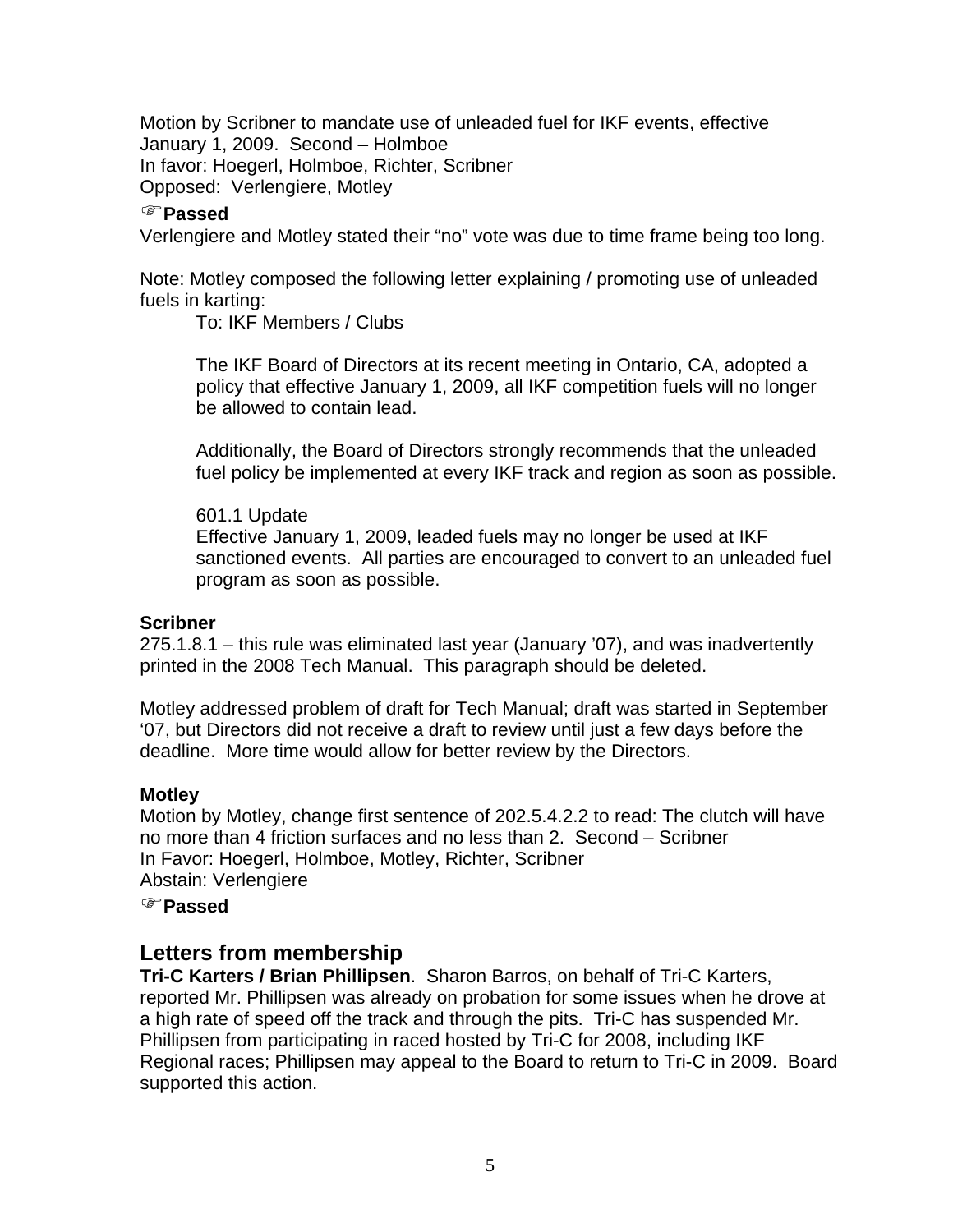**Runyan Grievance Letter**: Motley reported his findings in this matter, and reviewed grievance letter from Mr. Runyan. Mr. Runyan is asking that Mr. Halbasch be removed as race director in Region 11. This is a Region issue, and should be addressed to the Region. BOD took no action at this time. Verlengiere reinforced policy that IKF supports its officials and their decisions. Motley comments on the importance of the image of sportsmanship at races by all involved, both participants and officials.

**Yanez Letter**: Richter has researched this issue. Because the disqualification occurred after the engine was released from tech, Richter recommended that the disqualification be overturned. Hoegerl asked if this was an IKF Regional race; it was not. Motion by Scribner to overturn this DQ based on procedures not being followed. Second – Motley

In Favor: Hoegerl, Holmboe, Motley, Richter, Schorn, Scribner, Verlengiere )**Passed**

**Paul Clifton re: 302.15.1.1** Motley recommended that list of engines be corrected to include PRD 2008, Cheeta and Vortex RokTT. Engines that were not renewed under our 2008-2010 TaG engine approval (Vortex Rok, Italsystem, original PRD) may run only as an exception for classes (Section 300) 6, 16 & 17 only. These engines will be allowed for 2008, with a possible extension based on participation.

Motion by Verlengiere to adopt this recommendation. Second – Holmboe In Favor: Hoegerl, Holmboe, Motley, Richter, Scribner, Verlengiere

)**Passed**

## **4-Cycle Updates**

Submitted by Syd White:

- 1) 701.5 Add as second sentence: Resistance in new style coil, part #379358, must be checked from the kill switch terminal to the spark plug connector.
- 2) 717.16 in first line, change "heat" to "head"
- 3) 717.22.2 place a period at the end
- 4) 717.25.1 place a comma after shim(s)

Motion by Richter to accept tech updates submitted by White; second: Motley In Favor: Hoegerl, Holmboe, Motley, Richter, Scribner, Verlengiere

)**Passed**

## **Open Discussion**

### **Expert Plates / Sprint Division**

Sharon Barros asked about the Sprint Expert Plates and the appropriate color? Is this product to be made exclusively by a single manufacturer? BOD clarified the panels / numbers can be made by any manufacturer.

Motion by Verlengiere to make the Expert plate red with a gold number (this is for sprint division only). Second – Holmboe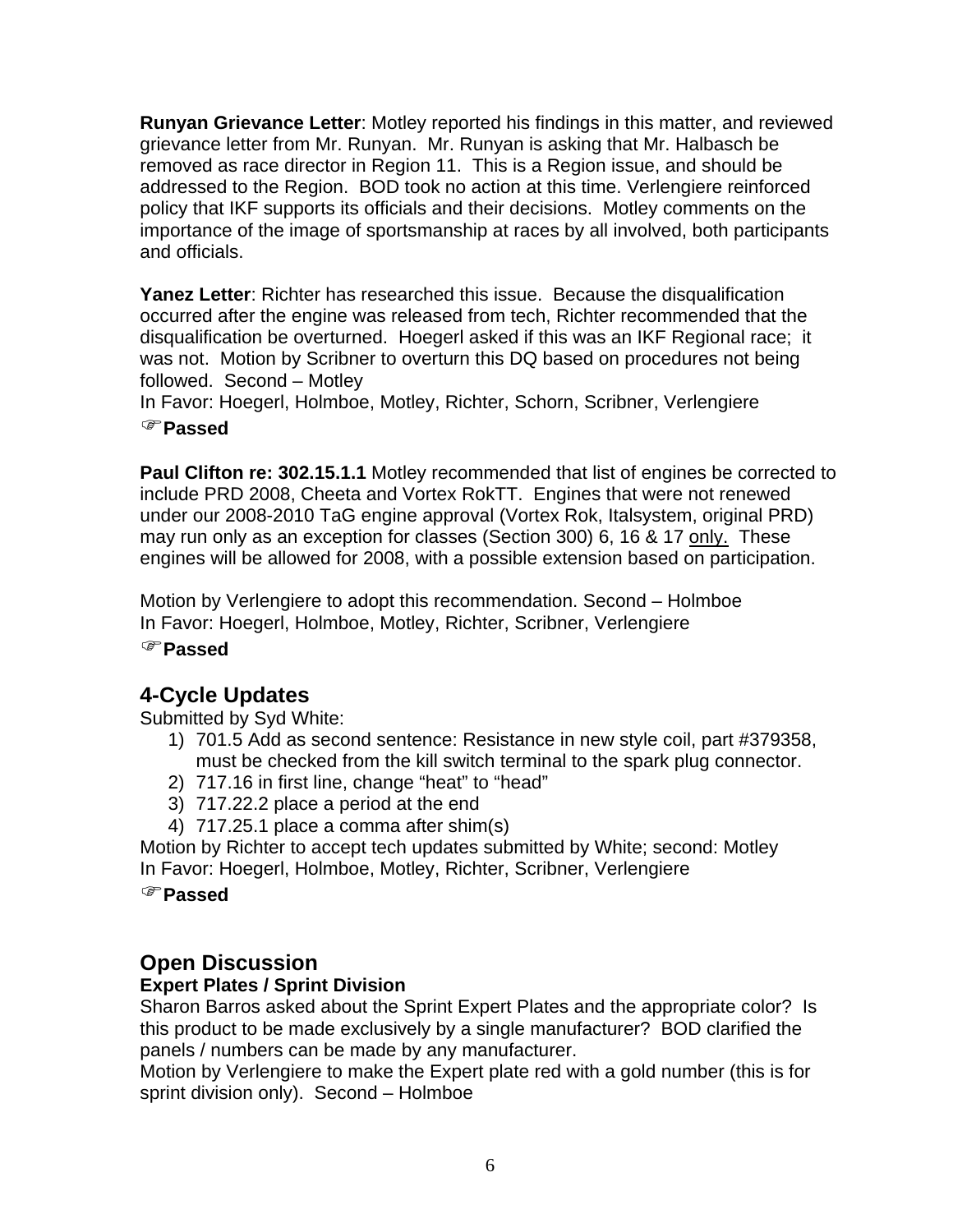In Favor: Holmboe, Scribner, Verlengiere Opposed: Motley, Richter Abstain: Hoegerl

#### )**Passed**

**This action was reversed at the Sunday session of the BOD.**

#### **St. Ours re: Option Year from Jr. to Sr.**

Questioned if BOD would consider changing rule to allow Jr. II to move up to Sr. competition a year earlier? Discussion / review re: policies of other karting organizations on this issue. No action taken on this request.

Discussion also about rules re: pregnant women, and about rules re: handicapped drivers.

#### **Insurance Pass rates**

Sharon Barros asked if BOD has looked at program to give discounts for specific tracks / programs for insurance passes. No current plans are in place, though the Board has looked at this, and will continue to do so.

Verlengiere commented that primary insurance was a better benefit for IKF members, but most tracks / promoters are more concerned about the bottom line than about whether the insurance provided was primary insurance.

Barros stated that Tri-C appreciates the benefits of IKF membership, use of the IKF rules and IKF insurance. She also stated that it does sometimes appear that programs not as loyal to IKF are able to reap the same benefits. Verlengiere agreed there should be a means of rewarding a track's / club's loyalty to IKF. "We lose more than we gain every time we award a Grandnational event," stated Verlengiere re: the feelings of those who were not awarded the event. "We need to rethink how we do business."

Holmboe compared IKF Road Race Grandnational system (1 Grandnational race) vs. another organization that has a Grandnational series, with 1 Grandnational race in the series where higher points are awarded. Russell explained that system, including geographic travel range, year long schedule and bonus points offered through the program.

John Brown asked about distribution of entry fees, and how much of the entry fee goes to IKF. Carmen explained that entry fees are kept in a separate fund for that Region; these funds are used by the Region to purchase awards, contingencies, etc. A portion of the entry fee is also put into a "jacket fund" to pay for Regional jackets. In short, entry fees to IKF are returned to the members through the Regional program. Explanation of this program was written by Mike Shorn and published in the July 2007 issue of Karter News.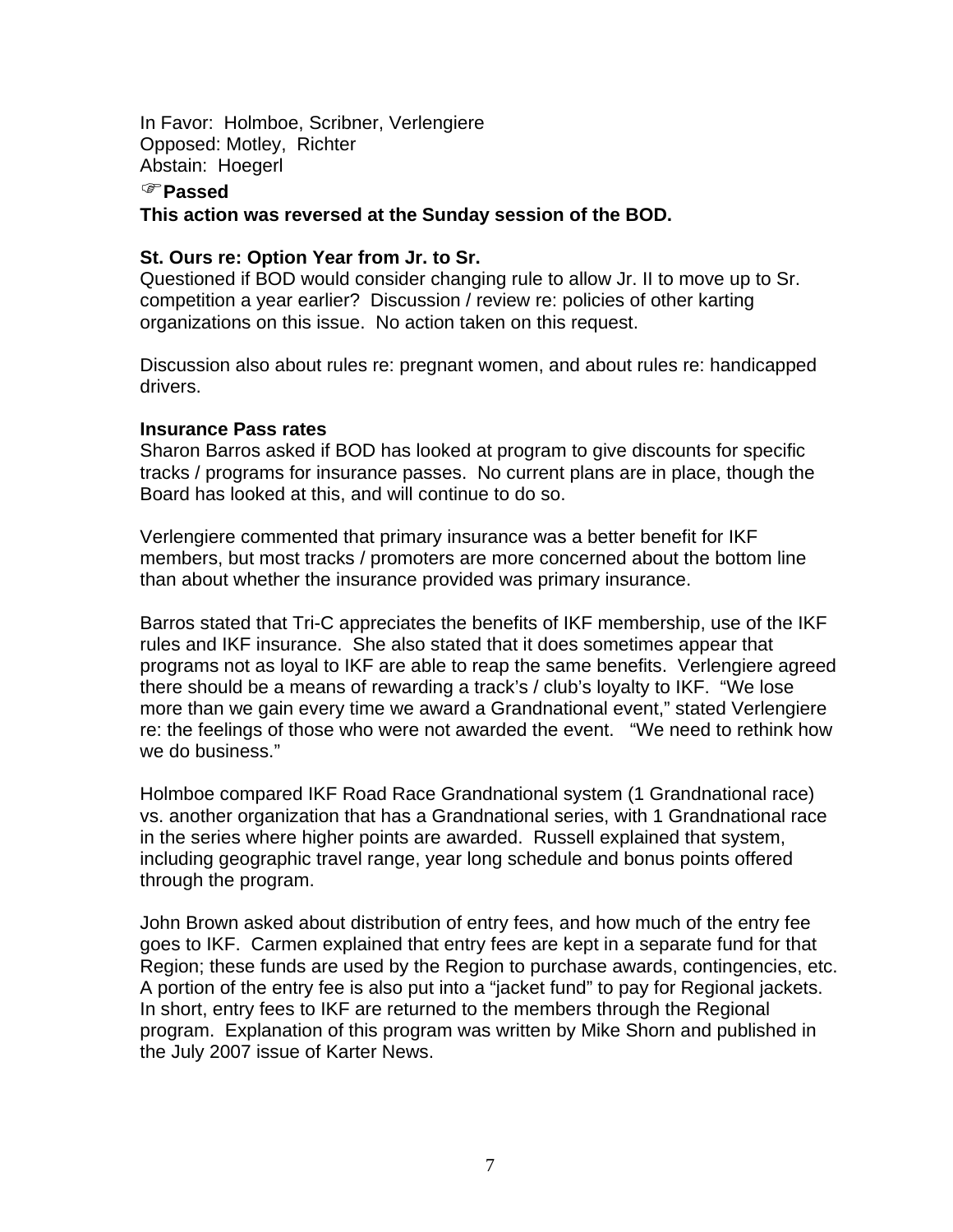## **Expert Number Panels**

Motion by Verlengiere to revert back to platinum for the Expert number panel. Second – Holmboe.

In Favor: Holmboe, Motley, Richter, Schorn, Scribner, Verlengiere Abstain: Hoegerl

#### )**Passed**

Verlengiere offered apologies to the Board for wasting their time on this issue at the Saturday meeting.

## **2008 Road Race Grandnational Fees**

Motion by Scribner to accept request from PKA to raise the entry fee for the 2008 Road Race Grandnationals:

|                                                           | From  | Тი    |
|-----------------------------------------------------------|-------|-------|
| <b>Pre-Entry, First Class</b>                             | \$140 | \$175 |
| Pre-Entry, Additional Class                               | \$100 | \$125 |
| Pre-Entry, 3 <sup>rd</sup> or more classes                |       | \$100 |
|                                                           | \$160 | \$195 |
| After Pre-Entry deadline, First Class                     |       |       |
| After Pre-Entry deadline, Second Class \$120              |       | \$145 |
| After Pre-Entry deadline, 3 <sup>rd</sup> or more classes |       | \$125 |

Request due to increase of track rental fee for Portland International Raceway in 2008.

Second – Verlengiere

In Favor: Hoegerl, Holmboe, Motley, Richter, Schorn, Scribner, Verlengiere

)**Passed**

## **TaG Engine Renewal Fee**

IKF will open a re-approval period to consider minor changes or omissions found after the recent TaG approval period. Importers of engines on the 2008-2010 approval list may submit these changes during the period of February 15 thru March 30, 2008. If approved, the importer will be notified by April 15, 2008. Only nonperformance changes, omissions or minor technical adjustments will be considered. No performance improvements will be considered. The administrative fee for a submission will be \$200.

Motion by Motley to implement this procedure. Second – Schorn In Favor: Hoegerl, Holmboe, Motley, Richter, Schorn, Scribner Abstain: Verlengiere

)**Passed**

## **Director Issues**

Motion by Verlengiere that IKF embark upon a program to re-evaluate all fee structures for the future. Second – Motley

In Favor: Hoegerl, Holmboe, Motley, Richter, Schorn, Scribner, Verlengiere

)**Passed**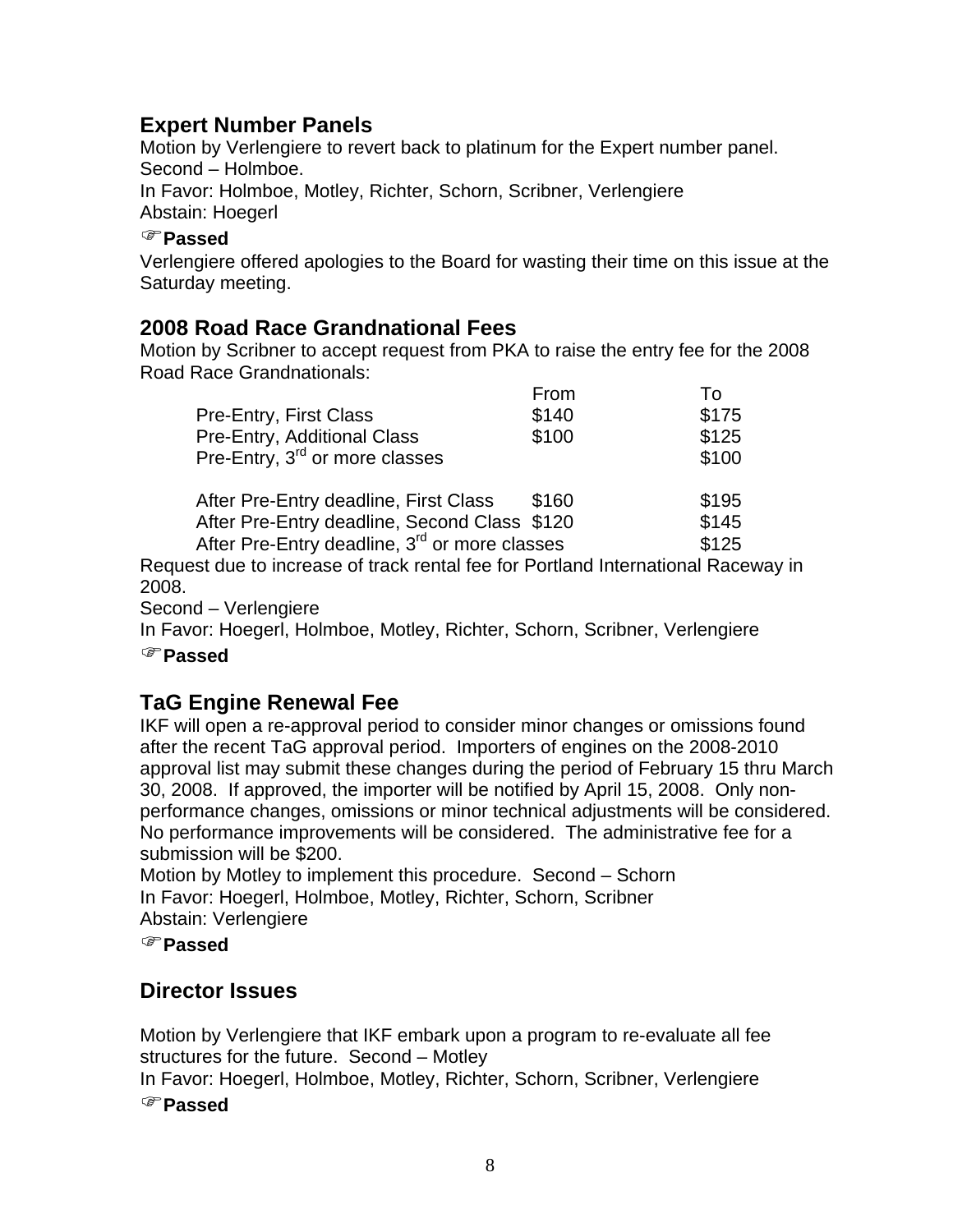Motion by Schorn to replace the current verbiage for 80 Laydown (Section 658) with the following:

#### **659: 80 Laydown**

Spirit and Intent: IF THESE PARAGRAPHS DO NOT SAY YOU CAN, YOU CAN'T!

659.1 Allowed Engine: Honda CR80

659.2 Stock Defined: All displacements will bear a tolerance that will be defined by specifications deemed as "OEM", in specifications from said manufacturer. All post event technical inspection will rely on factory specifications and may be compared to known stock parts.

Neither the OEM engine no any of its auxiliary components maybe modified in any way, unless an exception and / or exclusion is specifically known in the rules. This includes the addition, deletion and / or omission of and / or adjustment to parts and /or materials.

Note: Adjustments to components that are specifically designed for that purpose shall not be construed to be a modification (i.e. Carburetor Jets, needles, slides, adjustment screws, Spark plugs, exhaust flange spacers, etc,}

 659.2.1; "OEM" Defined: For purposes of defining allowable engine components, OEM will mean parts produced by the manufacturer.

659.3 Top end: Cylinder, head, and all components must be OEM CR80. There will be NO grinding, sandblasting, or any treatment of any port. There will be no addition or deletion of ports, and addition of material is prohibited. Pulse fittings allowed. No "o-ringing "of head

Piston/Rings: OEM with stock finish on piston. Spiral locks allowed.

Head/ combustion chamber volume minimum 8.0 cc using LADD tool. Head Gasket must be stock OEM. Base gaskets of varying thickness maybe utilized to obtain the target 8.0ccv

Total base gasket shall be a minimum of 0.015 inches and maximum of 0.025 inches.

659.3.1 Cylinder may be honed, but may not be repaired (replated) if damaged.

### 659.4 Bottom End

Cases must be, stock CR80 with no Modification. Exception: to allow for larger drive gear.

Removal and plugging kick start allowed.

Rod and Crank must be stock CR80. Polishing is allowed on crankshaft journal only to achieve slip fit in bearings.

Bearings stock OEM, Exception Crank, main, rod, wristpin bearings non tech but must be same style dimension as stock. No ceramic bearings.